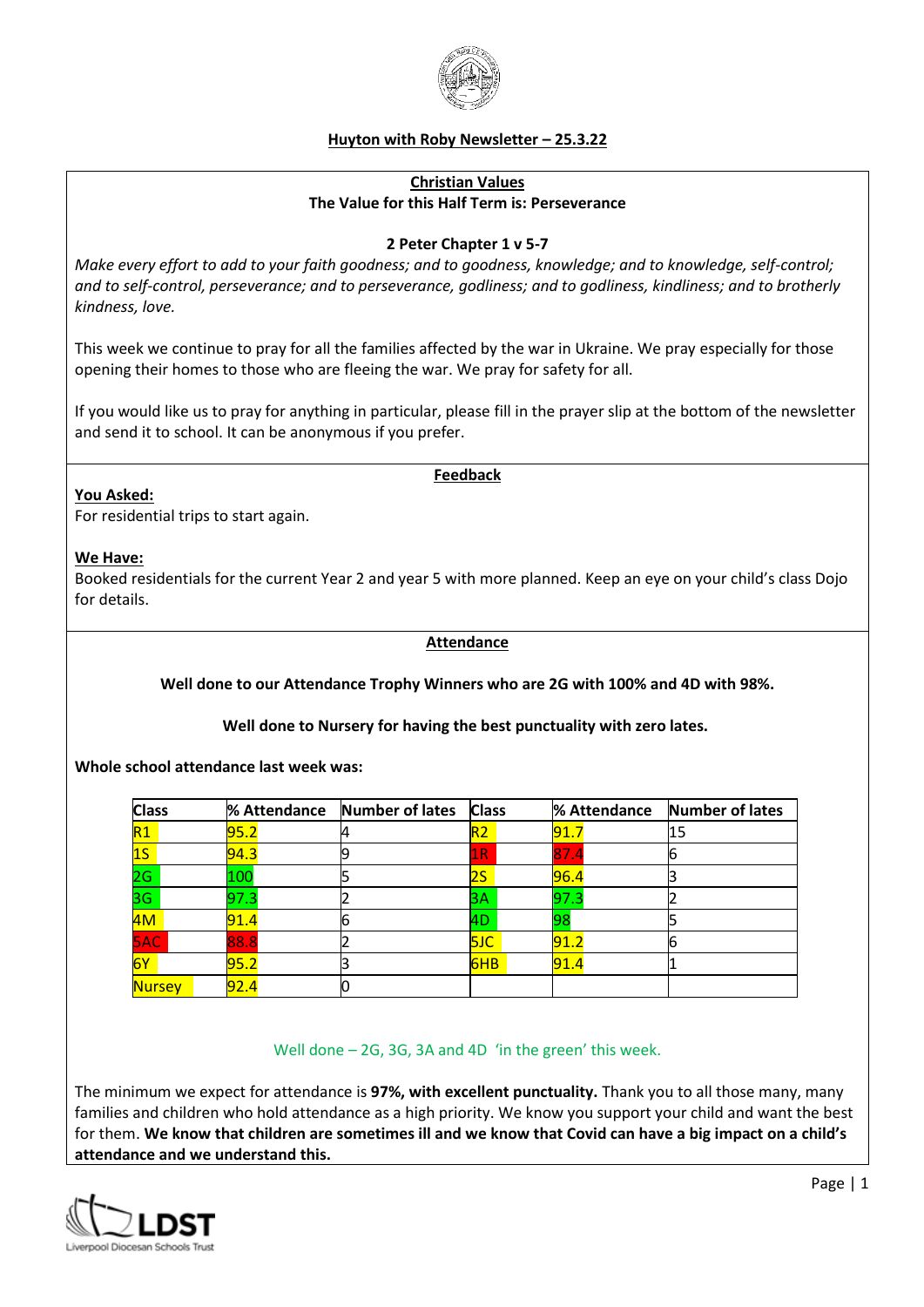What we also know is that holidays during term time, appointments made during school hours and unnecessary absences make a difference to the child's attendance and hence interrupts learning and friendships. These unnecessary absences are things such as:

- Waking up late but staying off school all day instead of coming late.
- Attending a medical appointment in the morning, but not coming back to school afterwards.
- Attending a medial appointment in the afternoon but not coming into school for the morning session.
- Feeling unwell in the morning, feeling better by lunchtime, but not coming to school.
- Taking a Friday off when going away or the weekend 'to miss the traffic'.
- A late night leading to tiredness and absence the whole of the next day.
- Not attending if they have not completed homework and know they are missing some play time to complete the work.



Please come to the fire exit door at the side of the main entrance to take your seats in the Junior Hall.

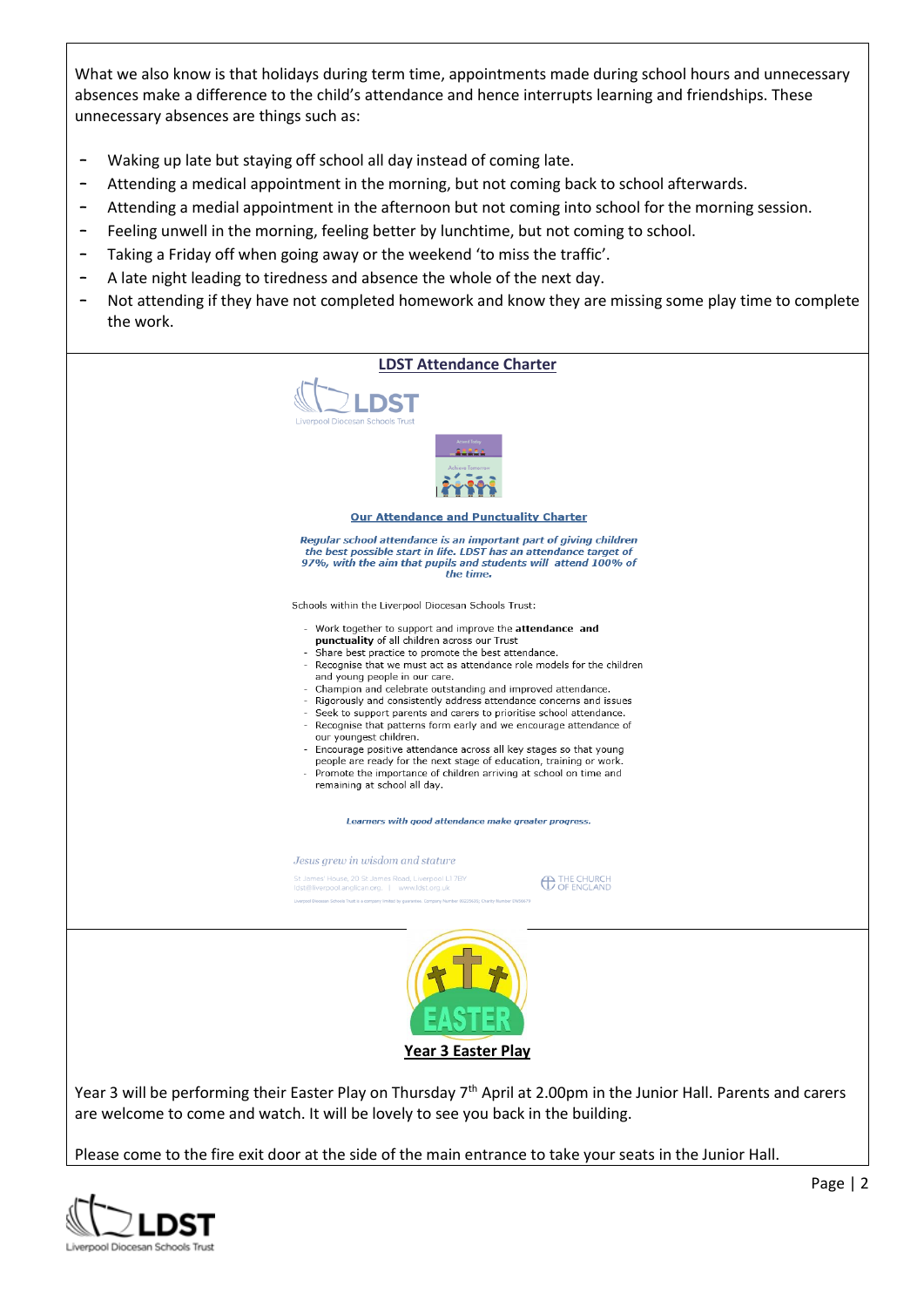### **Reception Stay and Play**

Reception will be holding two 'Stay and Play' sessions so that parents and carers can join in with their learning and spend some time in the classrooms. This is always a lovely occasion and very much enjoyed by chidlren and families alike. Please keep a look out for the letter from the Reception teachers.

# **Easter 2022**

We are delighted to share news of Easter events for 2022. It will be wonderful to join together to celebrate this festival after so long away from joint worship and celebration.

# **Easter Disco**

Easter Discos for the children will be taking place on Thursday  $7<sup>th</sup>$  April.

 $EYFS - 2.00 - 3.00$ pm

KS1 and Y3 – 3.30 – 4.30pm

 $Y4 - Y6 - 4.45 - 5.45$ pm

Tickets cost £3.00 and will include a drink, sweets and a packet of crisps.

We will let you know when tickets go on sale, you will be able to pay through ParentPay. You will then receive a ticket which you will need to bring to exchange for your bag of crisps, sweets and drink.

### **Easter Services**

Friday 8th April

EYFS/KS1 – St Michael's Church – 9.30am

KS2 – St Bartholomew's Church – 11.00am

# **Easter Bonnet Parade for EYFS/KS1**

Friday 8<sup>th</sup> April

Please send your bonnet in with your child for the Easter Bonnet Parade which will take place when they return from church. We will Dojo and Tweet pictures.

# **Easter Arts and Crafts Competition for KS2**

Friday 8th April

Bring your Easter themed arts and crafts to the Link Room for 9.30am. We will Dojo and Tweet pictures.



# **Picture News**

In Picture News this week, we found out that the cost of first and second-class stamps will rise on the  $4<sup>th</sup>$  April. The question asked was: Is there still a place for letters in this world?

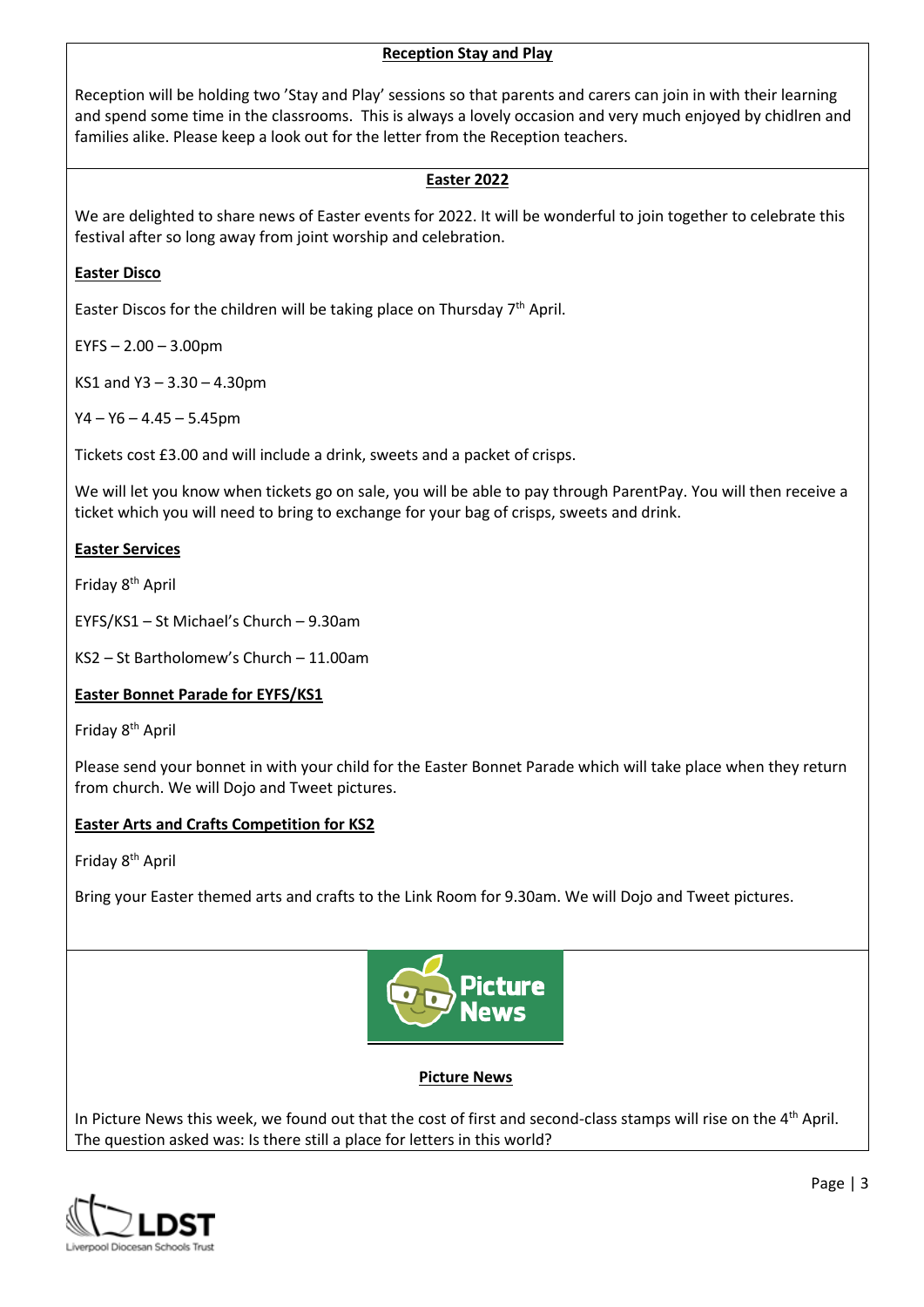We discussed the different ways we communicate with one another. We were encouraged to think about the following:

When was the last time you received a letter or card in the post?

Who was it from and how did you feel receiving it?

Do you often send cards or letters to others?

Why do you think fewer people have been sending cards and letters?

Take a look at our website and you will find a resource sheet to help you think more about this week's question at home.



### **Support for Ukraine**

Our Worship Committee would like to arrange a 'non-uniform' day to help raise funds to help those affected by the war in Ukraine. On Friday 1<sup>st</sup> April we will hold an 'non-uniform' day. Please bring £1 to donate to support Ukraine, or donate online or via one of the Knowsley Council links.

#### **Lectio App**

Lectio for Families is a free app for families to do together. It features daily Bible readings, a weekly memory verse, engaging questions to pause and talk about and prompts for reflection and prayer.

The Lectio for Families app has been designed for families with children aged between 7-11 years old, but is likely to be suitable for those who are younger and slightly older too!

### <https://www.24-7prayer.com/resource/lectioforfamilies/>

The app can be downloaded by parents and carers onto a mobile device. Families can then choose to either listen to the audio content together, wherever and whenever they are together, or they can read it as they pass the device to each other.

Lectio for Families follows a simple P.R.A.Y. pattern each day:

**P:**ausing to be still.

**R:**ejoicing with, and Reflecting on, verses from the Bible

**A:**sking for God's help.

**Y:** saying YES to God's ways.

On Sundays there is a special Sabbath prayer, and occasional pauses of the regular pattern to celebrate heroes of the Christian faith.

### **Be part of creating the new LDST Prayer**

I spoke to the junior children in collective worship last week about the chance to take part in creating the new DST prayer. We want as many ideas as possible. Please encourage your child along with you to take part.

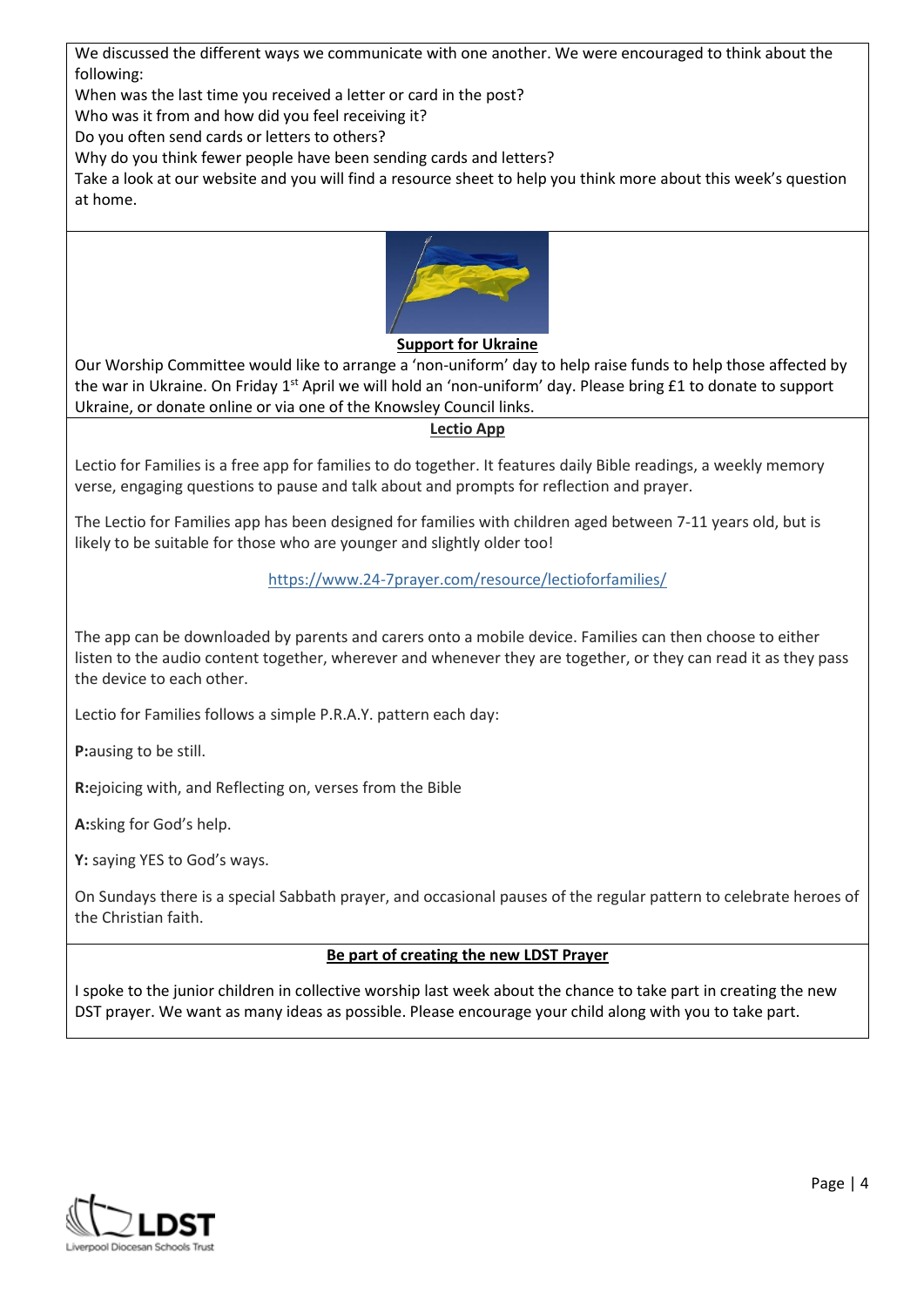

# **Charities and Special Awareness Days and Weeks**

What a fantastic response we have had to our question about charities or causes which are dear to your hearts. The idea came following a question one of our parents asked around supporting a cause and using the focus week to raise awareness. After some discussion we thought it would be a great idea to find out what is important on our school community so that we can ensure this is valued and children are made aware.

Thank you for all your ideas. We will use them to plan our work for the academic year starting September 2022 and look forward to finding out information about things we may not necessarily have known about before and also to raising money to help these very worthy causes.

On the charities note – at the last count we had raised £482 for Red Nose Day and there is still some money to come in. What a generous response – thank you so much.

| <b>Enrichment Clubs</b> |                       |                   |                      |  |  |  |
|-------------------------|-----------------------|-------------------|----------------------|--|--|--|
| Club                    | Day / Time            | <b>Year Group</b> | <b>Staff Contact</b> |  |  |  |
| Wellbeing / Art Club    | Monday until 4.00pm   | 3,4,5,6           | Miss Coppell         |  |  |  |
| <b>KS2 Choir</b>        | Thursday until 4.00pm | 3,4,5,6           | Mrs Collins          |  |  |  |
| Guitar                  | Friday afternoons.    | 3,4,5,6           | Mrs Collins          |  |  |  |
| Violin                  | Wednesday 2.00-3.00pm | 4&5               | Mrs Collins          |  |  |  |
| Piano                   | Thursday afternoons.  |                   | Mrs Collins          |  |  |  |
| Drums                   | Friday afternoons.    |                   | Mrs Collins          |  |  |  |

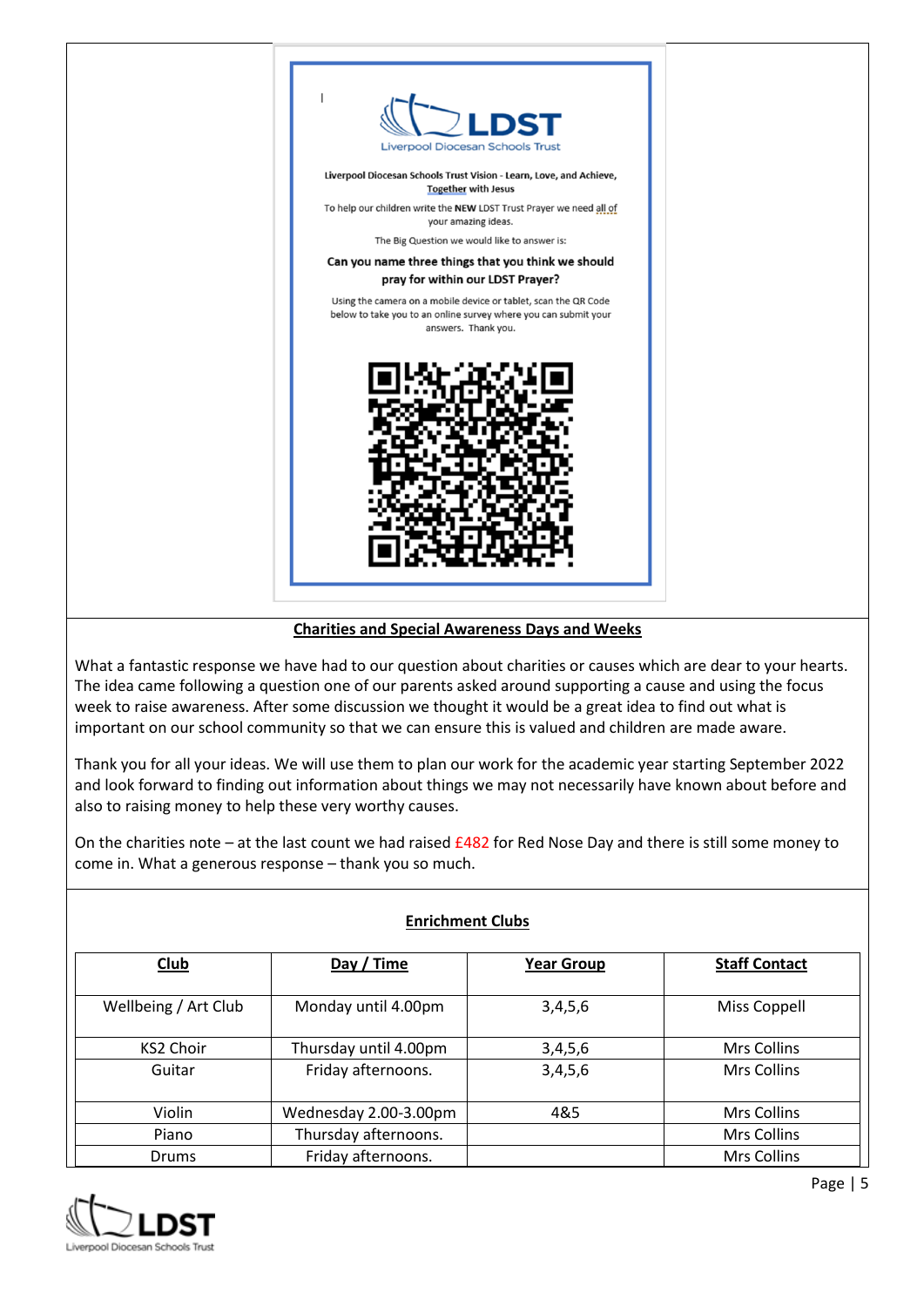| Multi-Sports  | Tuesday until 4.00pm                   | 5                               | Mrs Stephenson          |
|---------------|----------------------------------------|---------------------------------|-------------------------|
| Gymnastics    | Wednesday and Thursday<br>until 4.00pm | Wednesday-Y2<br>Thursday $-$ Y1 | Mrs Stephenson          |
| Sewing        | Thursday until 4.00pm                  | 4                               | Mrs Rigby               |
| Activities    | Wednesday until 4.00pm                 | 2                               | Mrs Bennett<br>Ms Hoyle |
| Easter Crafts | Wednesday until 4.00pm                 |                                 | Miss Mellor             |
| Gardening     | Monday until 4.30pm                    | 3                               | Mrs Wills               |

After Easter other clubs include: Spanish, Cooking, Musical Theatre, Woodwork and Coding – we will keep you updated.



Follow us on Twitter - **@HuytonRobyCE**

**Information from Knowsley Council – free courses for parents and carers.** 



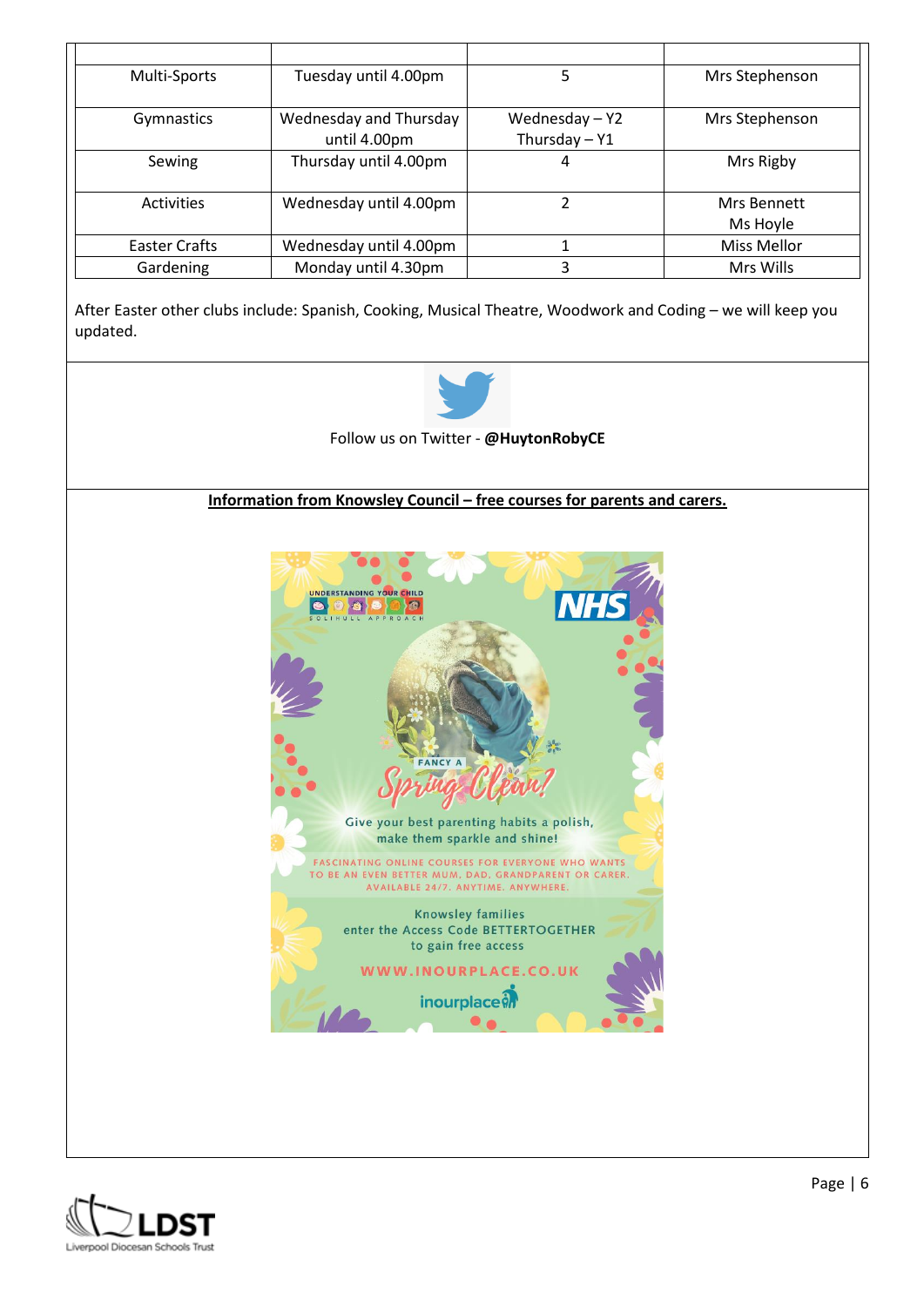### **Term Dates Term Dates and Holiday Dates**

### **Spring term 2022**

28th February 2022 – 8th April 2022 Monday 2nd May – Bank Holiday

### **Summer term 2022**

25th April 2022 – 27th May 2022 (Jubilee Bank Holiday – Friday 27<sup>th</sup> May – children not in school, they break up for half term on Thursday 26<sup>th</sup> May) *Half term: Monday 30 May – Friday 3 June (Children return to school on Monday 6th June)* 6th June 2022 – 19th July 2022

### **Inset Days**

18.7.22 19.7.22

**2022/2023 (Please check these carefully to ensure you know when holidays are in order to help book out of term time holidays)** 

# **Autumn term 2022**

# **1 st September 2022 – 21st December 2022**

 $(1<sup>st</sup>$  and  $2<sup>nd</sup>$  September are INSET Days so the children will start school on Monday 5<sup>th</sup> September) *Half term: Monday 24th October – Friday 4th November* 

*(Friday 21st October is an INSET Day so children break up on Thursday 20th October for a two-week half term returning to school on Monday 7th November)* 

### **Spring term 2023**

**3 rd January 2023 – 31st March 2023**   $(3<sup>rd</sup>$  January is an INSET Day so the children will return to school on Wednesday  $4<sup>th</sup>$  January) *Half term: Monday 13thFebruary – Friday 17th February (Break up on Friday 10th February returning to school on Monday 20th February) Easter Holiday – Monday 3rd April – Wednesday 12th April (Break up Friday 31st March returning to school on Thursday 13th April)* 

# **Summer term 2023**

**13th April 2023 – 21st July 2023**   $(21<sup>st</sup>$  July is an INSET Day so the children will finish on  $20<sup>th</sup>$  July) *Half term: Monday 29th May – Friday 2nd June (Break up on Friday 26th May returning to school on Monday 5th June)*

### **Inset Days**

1.9.22 2.9.22 21.10.22 3.1.23 21.7.23

> **Vision** Teach children how they should live, and they will remember it all their lives. Proverbs 22:6 **Motto**

# Working Together